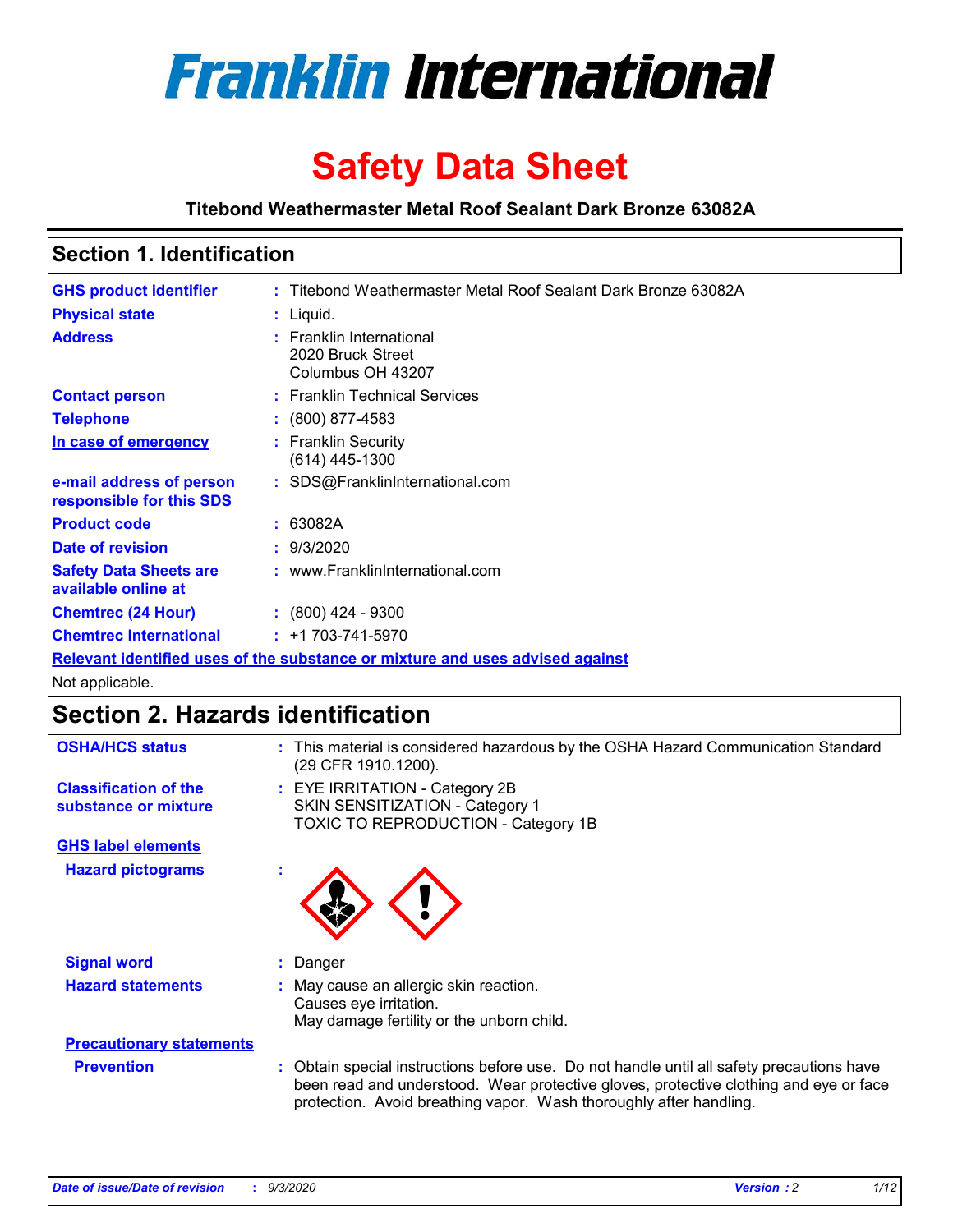### **Section 2. Hazards identification**

| <b>Response</b>                            | : IF exposed or concerned: Get medical advice or attention. Wash contaminated clothing<br>before reuse. IF ON SKIN: Wash with plenty of water. IF IN EYES: Rinse cautiously<br>with water for several minutes. Remove contact lenses, if present and easy to do.<br>Continue rinsing. If eye irritation persists: Get medical advice or attention. |
|--------------------------------------------|----------------------------------------------------------------------------------------------------------------------------------------------------------------------------------------------------------------------------------------------------------------------------------------------------------------------------------------------------|
| <b>Storage</b>                             | : Store locked up.                                                                                                                                                                                                                                                                                                                                 |
| <b>Disposal</b>                            | : Dispose of contents and container in accordance with all local, regional, national and<br>international regulations.                                                                                                                                                                                                                             |
| <b>Hazards not otherwise</b><br>classified | : Product generates methanol during cure.                                                                                                                                                                                                                                                                                                          |

# **Section 3. Composition/information on ingredients**

| <b>Substance/mixture</b> | : Mixture |
|--------------------------|-----------|
|                          |           |

| <b>Ingredient name</b>       | $\frac{9}{6}$ | <b>CAS number</b> |
|------------------------------|---------------|-------------------|
| 3-aminopropyltriethoxysilane | ՝≤3           | 919-30-2          |
| Dibutyltin dilaurate         | ∣≤0.3         | 77-58-7           |

Any concentration shown as a range is to protect confidentiality or is due to batch variation.

**There are no additional ingredients present which, within the current knowledge of the supplier and in the concentrations applicable, are classified as hazardous to health or the environment and hence require reporting in this section.**

**Occupational exposure limits, if available, are listed in Section 8.**

### **Section 4. First aid measures**

| <b>Description of necessary first aid measures</b> |                                                                                                                                                                                                                                                                                                                                                                                                                                                                                                                                                                                                                                                                                                                                                                           |
|----------------------------------------------------|---------------------------------------------------------------------------------------------------------------------------------------------------------------------------------------------------------------------------------------------------------------------------------------------------------------------------------------------------------------------------------------------------------------------------------------------------------------------------------------------------------------------------------------------------------------------------------------------------------------------------------------------------------------------------------------------------------------------------------------------------------------------------|
| <b>Eye contact</b>                                 | : Immediately flush eyes with plenty of water, occasionally lifting the upper and lower<br>eyelids. Check for and remove any contact lenses. Continue to rinse for at least 10<br>minutes. If irritation persists, get medical attention.                                                                                                                                                                                                                                                                                                                                                                                                                                                                                                                                 |
| <b>Inhalation</b>                                  | : Remove victim to fresh air and keep at rest in a position comfortable for breathing. If<br>not breathing, if breathing is irregular or if respiratory arrest occurs, provide artificial<br>respiration or oxygen by trained personnel. It may be dangerous to the person providing<br>aid to give mouth-to-mouth resuscitation. Get medical attention. If unconscious, place<br>in recovery position and get medical attention immediately. Maintain an open airway.<br>Loosen tight clothing such as a collar, tie, belt or waistband. In case of inhalation of<br>decomposition products in a fire, symptoms may be delayed. The exposed person may<br>need to be kept under medical surveillance for 48 hours.                                                       |
| <b>Skin contact</b>                                | : Wash with plenty of soap and water. Remove contaminated clothing and shoes. Wash<br>contaminated clothing thoroughly with water before removing it, or wear gloves.<br>Continue to rinse for at least 10 minutes. Get medical attention. In the event of any<br>complaints or symptoms, avoid further exposure. Wash clothing before reuse. Clean<br>shoes thoroughly before reuse.                                                                                                                                                                                                                                                                                                                                                                                     |
| <b>Ingestion</b>                                   | : Wash out mouth with water. Remove dentures if any. Remove victim to fresh air and<br>keep at rest in a position comfortable for breathing. If material has been swallowed and<br>the exposed person is conscious, give small quantities of water to drink. Stop if the<br>exposed person feels sick as vomiting may be dangerous. Do not induce vomiting<br>unless directed to do so by medical personnel. If vomiting occurs, the head should be<br>kept low so that vomit does not enter the lungs. Get medical attention. Never give<br>anything by mouth to an unconscious person. If unconscious, place in recovery position<br>and get medical attention immediately. Maintain an open airway. Loosen tight clothing<br>such as a collar, tie, belt or waistband. |
| Most important symptoms/effects, acute and delayed |                                                                                                                                                                                                                                                                                                                                                                                                                                                                                                                                                                                                                                                                                                                                                                           |
| <b>Potential acute health effects</b>              |                                                                                                                                                                                                                                                                                                                                                                                                                                                                                                                                                                                                                                                                                                                                                                           |
| <b>Eye contact</b>                                 | : May cause eye irritation.                                                                                                                                                                                                                                                                                                                                                                                                                                                                                                                                                                                                                                                                                                                                               |
| <b>Inhalation</b>                                  | : No known significant effects or critical hazards.                                                                                                                                                                                                                                                                                                                                                                                                                                                                                                                                                                                                                                                                                                                       |
|                                                    |                                                                                                                                                                                                                                                                                                                                                                                                                                                                                                                                                                                                                                                                                                                                                                           |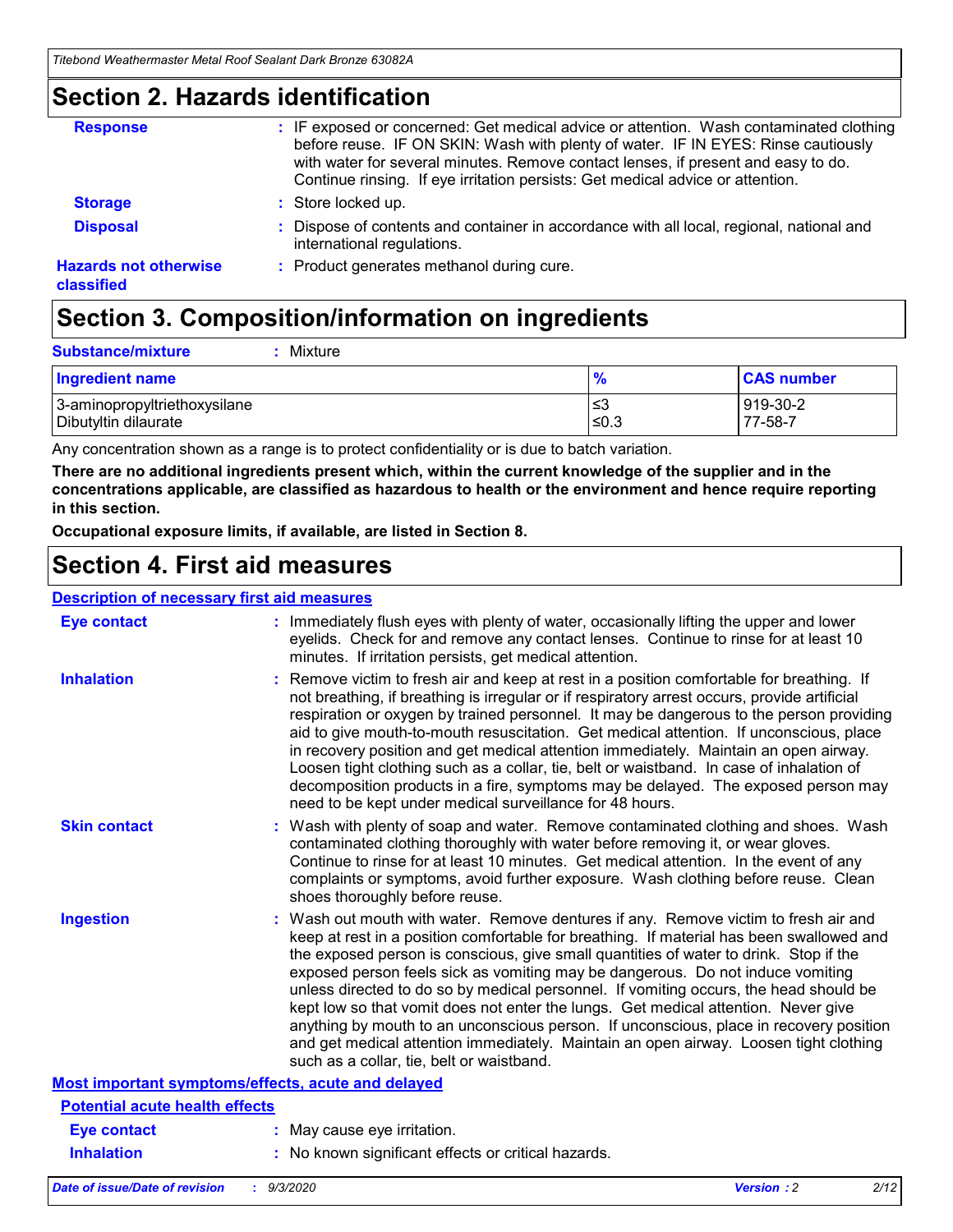| <b>Section 4. First aid measures</b> |                                                                                                                                                                                                                                                                                                                                                                                                                 |
|--------------------------------------|-----------------------------------------------------------------------------------------------------------------------------------------------------------------------------------------------------------------------------------------------------------------------------------------------------------------------------------------------------------------------------------------------------------------|
| <b>Skin contact</b>                  | : May cause skin irritation.                                                                                                                                                                                                                                                                                                                                                                                    |
| <b>Ingestion</b>                     | : No known significant effects or critical hazards.                                                                                                                                                                                                                                                                                                                                                             |
| <b>Over-exposure signs/symptoms</b>  |                                                                                                                                                                                                                                                                                                                                                                                                                 |
| <b>Eye contact</b>                   | : Adverse symptoms may include the following:<br>irritation<br>watering<br>redness                                                                                                                                                                                                                                                                                                                              |
| <b>Inhalation</b>                    | : Adverse symptoms may include the following:<br>reduced fetal weight<br>increase in fetal deaths<br>skeletal malformations                                                                                                                                                                                                                                                                                     |
| <b>Skin contact</b>                  | : Adverse symptoms may include the following:<br>irritation<br>redness<br>reduced fetal weight<br>increase in fetal deaths<br>skeletal malformations                                                                                                                                                                                                                                                            |
| <b>Ingestion</b>                     | : Adverse symptoms may include the following:<br>reduced fetal weight<br>increase in fetal deaths<br>skeletal malformations                                                                                                                                                                                                                                                                                     |
|                                      | Indication of immediate medical attention and special treatment needed, if necessary                                                                                                                                                                                                                                                                                                                            |
| <b>Notes to physician</b>            | : In case of inhalation of decomposition products in a fire, symptoms may be delayed.<br>The exposed person may need to be kept under medical surveillance for 48 hours.                                                                                                                                                                                                                                        |
| <b>Specific treatments</b>           | : No specific treatment.                                                                                                                                                                                                                                                                                                                                                                                        |
| <b>Protection of first-aiders</b>    | : No action shall be taken involving any personal risk or without suitable training. If it is<br>suspected that fumes are still present, the rescuer should wear an appropriate mask or<br>self-contained breathing apparatus. It may be dangerous to the person providing aid to<br>give mouth-to-mouth resuscitation. Wash contaminated clothing thoroughly with water<br>before removing it, or wear gloves. |
|                                      |                                                                                                                                                                                                                                                                                                                                                                                                                 |

**See toxicological information (Section 11)**

### **Section 5. Fire-fighting measures**

| <b>Extinguishing media</b>                               |                                                                                                                                                                                                     |
|----------------------------------------------------------|-----------------------------------------------------------------------------------------------------------------------------------------------------------------------------------------------------|
| <b>Suitable extinguishing</b><br>media                   | : Use an extinguishing agent suitable for the surrounding fire.                                                                                                                                     |
| <b>Unsuitable extinguishing</b><br>media                 | : None known.                                                                                                                                                                                       |
| <b>Specific hazards arising</b><br>from the chemical     | : In a fire or if heated, a pressure increase will occur and the container may burst.                                                                                                               |
| <b>Hazardous thermal</b><br>decomposition products       | : Decomposition products may include the following materials:<br>carbon dioxide<br>carbon monoxide<br>nitrogen oxides<br>metal oxide/oxides                                                         |
| <b>Special protective actions</b><br>for fire-fighters   | : Promptly isolate the scene by removing all persons from the vicinity of the incident if<br>there is a fire. No action shall be taken involving any personal risk or without suitable<br>training. |
| <b>Special protective</b><br>equipment for fire-fighters | Fire-fighters should wear appropriate protective equipment and self-contained breathing<br>apparatus (SCBA) with a full face-piece operated in positive pressure mode.                              |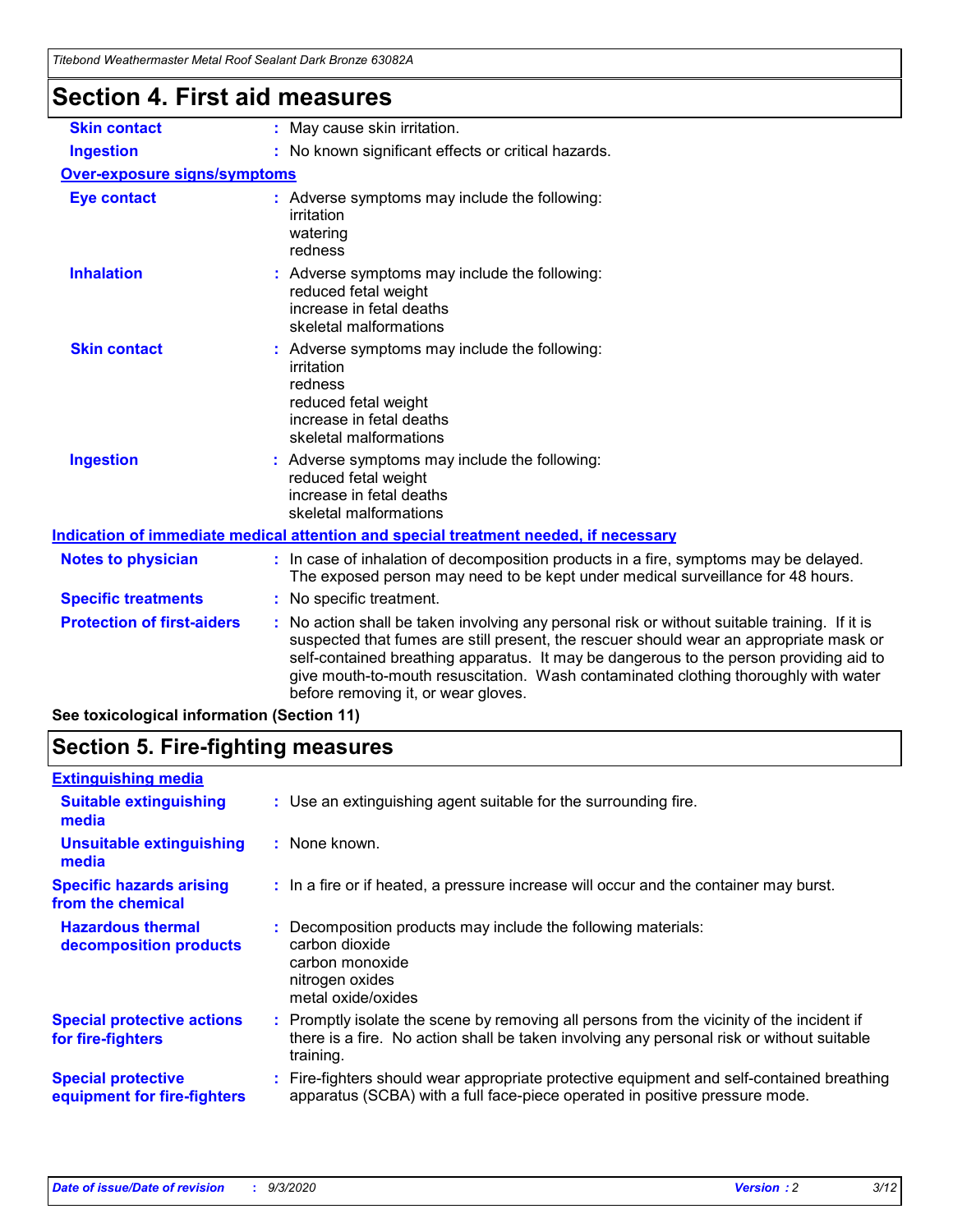### **Section 6. Accidental release measures**

|                                                              | Personal precautions, protective equipment and emergency procedures                                                                                                                                                                                                                                                                                                                                                                                                                                                                                                                                                                                                                                          |  |  |  |
|--------------------------------------------------------------|--------------------------------------------------------------------------------------------------------------------------------------------------------------------------------------------------------------------------------------------------------------------------------------------------------------------------------------------------------------------------------------------------------------------------------------------------------------------------------------------------------------------------------------------------------------------------------------------------------------------------------------------------------------------------------------------------------------|--|--|--|
| For non-emergency<br>personnel                               | : No action shall be taken involving any personal risk or without suitable training.<br>Evacuate surrounding areas. Keep unnecessary and unprotected personnel from<br>entering. Do not touch or walk through spilled material. Avoid breathing vapor or mist.<br>Provide adequate ventilation. Wear appropriate respirator when ventilation is<br>inadequate. Put on appropriate personal protective equipment.                                                                                                                                                                                                                                                                                             |  |  |  |
| For emergency responders                                     | : If specialized clothing is required to deal with the spillage, take note of any information in<br>Section 8 on suitable and unsuitable materials. See also the information in "For non-<br>emergency personnel".                                                                                                                                                                                                                                                                                                                                                                                                                                                                                           |  |  |  |
| <b>Environmental precautions</b>                             | : Avoid dispersal of spilled material and runoff and contact with soil, waterways, drains<br>and sewers. Inform the relevant authorities if the product has caused environmental<br>pollution (sewers, waterways, soil or air).                                                                                                                                                                                                                                                                                                                                                                                                                                                                              |  |  |  |
| <b>Methods and materials for containment and cleaning up</b> |                                                                                                                                                                                                                                                                                                                                                                                                                                                                                                                                                                                                                                                                                                              |  |  |  |
| <b>Small spill</b>                                           | : Stop leak if without risk. Move containers from spill area. Dilute with water and mop up<br>if water-soluble. Alternatively, or if water-insoluble, absorb with an inert dry material and<br>place in an appropriate waste disposal container. Dispose of via a licensed waste<br>disposal contractor.                                                                                                                                                                                                                                                                                                                                                                                                     |  |  |  |
| <b>Large spill</b>                                           | : Stop leak if without risk. Move containers from spill area. Approach release from<br>upwind. Prevent entry into sewers, water courses, basements or confined areas. Wash<br>spillages into an effluent treatment plant or proceed as follows. Contain and collect<br>spillage with non-combustible, absorbent material e.g. sand, earth, vermiculite or<br>diatomaceous earth and place in container for disposal according to local regulations<br>(see Section 13). Dispose of via a licensed waste disposal contractor. Contaminated<br>absorbent material may pose the same hazard as the spilled product. Note: see<br>Section 1 for emergency contact information and Section 13 for waste disposal. |  |  |  |

### **Section 7. Handling and storage**

#### **Precautions for safe handling**

| <b>Protective measures</b>                                                       | : Put on appropriate personal protective equipment (see Section 8). Persons with a<br>history of skin sensitization problems should not be employed in any process in which<br>this product is used. Avoid exposure - obtain special instructions before use. Avoid<br>exposure during pregnancy. Do not handle until all safety precautions have been read<br>and understood. Do not get in eyes or on skin or clothing. Do not ingest. Avoid<br>breathing vapor or mist. If during normal use the material presents a respiratory hazard,<br>use only with adequate ventilation or wear appropriate respirator. Keep in the original<br>container or an approved alternative made from a compatible material, kept tightly<br>closed when not in use. Empty containers retain product residue and can be hazardous.<br>Do not reuse container. |
|----------------------------------------------------------------------------------|--------------------------------------------------------------------------------------------------------------------------------------------------------------------------------------------------------------------------------------------------------------------------------------------------------------------------------------------------------------------------------------------------------------------------------------------------------------------------------------------------------------------------------------------------------------------------------------------------------------------------------------------------------------------------------------------------------------------------------------------------------------------------------------------------------------------------------------------------|
| <b>Advice on general</b><br>occupational hygiene                                 | : Eating, drinking and smoking should be prohibited in areas where this material is<br>handled, stored and processed. Workers should wash hands and face before eating,<br>drinking and smoking. Remove contaminated clothing and protective equipment before<br>entering eating areas. See also Section 8 for additional information on hygiene<br>measures.                                                                                                                                                                                                                                                                                                                                                                                                                                                                                    |
| <b>Conditions for safe storage,</b><br>including any<br><i>incompatibilities</i> | Store between the following temperatures: 0 to 120°C (32 to 248°F). Store in<br>accordance with local regulations. Store in original container protected from direct<br>sunlight in a dry, cool and well-ventilated area, away from incompatible materials (see<br>Section 10) and food and drink. Store locked up. Keep container tightly closed and<br>sealed until ready for use. Containers that have been opened must be carefully<br>resealed and kept upright to prevent leakage. Do not store in unlabeled containers.<br>Use appropriate containment to avoid environmental contamination. See Section 10 for<br>incompatible materials before handling or use.                                                                                                                                                                         |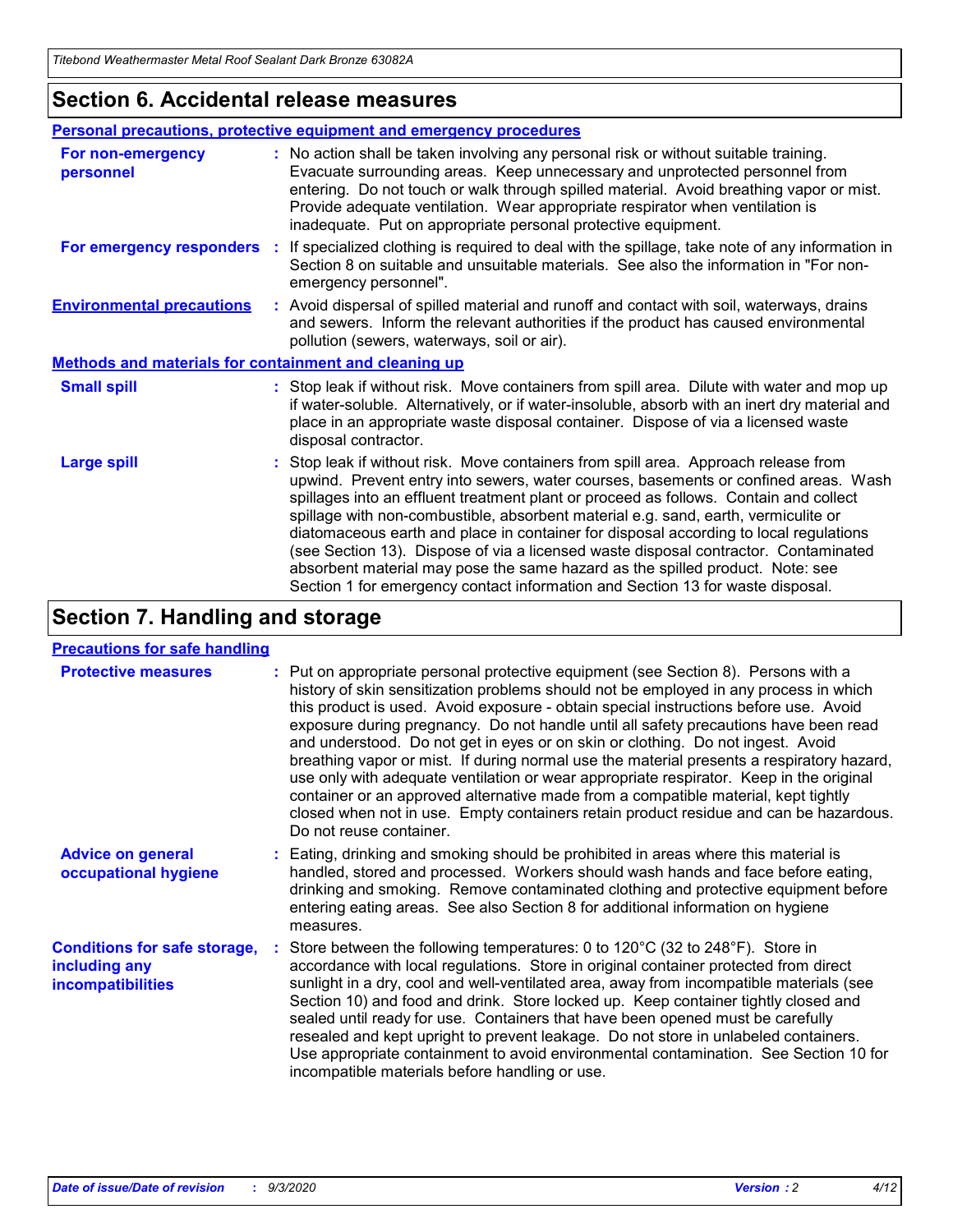# **Section 8. Exposure controls/personal protection**

#### **Control parameters**

#### **Occupational exposure limits**

| <b>Ingredient name</b>                               |    |                        | <b>Exposure limits</b>                                                                                                                                                                                                                                                                                                                                                                                                                                                                                                                                                                                                 |
|------------------------------------------------------|----|------------------------|------------------------------------------------------------------------------------------------------------------------------------------------------------------------------------------------------------------------------------------------------------------------------------------------------------------------------------------------------------------------------------------------------------------------------------------------------------------------------------------------------------------------------------------------------------------------------------------------------------------------|
| 3-aminopropyltriethoxysilane<br>Dibutyltin dilaurate |    |                        | None.<br>ACGIH TLV (United States, 3/2020). Absorbed through skin.<br>Notes: as Sn<br>TWA: $0.1 \text{ mg/m}^3$ , (as Sn) 8 hours.<br>STEL: 0.2 mg/m <sup>3</sup> , (as Sn) 15 minutes.<br>NIOSH REL (United States, 10/2016). Absorbed through skin.<br>Notes: as Sn<br>TWA: 0.1 mg/m <sup>3</sup> , (as Sn) 10 hours.<br>OSHA PEL (United States, 5/2018). Notes: as Sn<br>TWA: $0.1 \text{ mg/m}^3$ , (as Sn) 8 hours.<br>OSHA PEL 1989 (United States, 3/1989). Absorbed through skin.<br>Notes: measured as Sn<br>TWA: 0.1 mg/m <sup>3</sup> , (measured as Sn) 8 hours. Form: Organic                            |
| <b>Appropriate engineering</b><br>controls           |    |                        | : If user operations generate dust, fumes, gas, vapor or mist, use process enclosures,<br>local exhaust ventilation or other engineering controls to keep worker exposure to<br>airborne contaminants below any recommended or statutory limits.                                                                                                                                                                                                                                                                                                                                                                       |
| <b>Environmental exposure</b><br><b>controls</b>     |    |                        | Emissions from ventilation or work process equipment should be checked to ensure<br>they comply with the requirements of environmental protection legislation. In some<br>cases, fume scrubbers, filters or engineering modifications to the process equipment<br>will be necessary to reduce emissions to acceptable levels.                                                                                                                                                                                                                                                                                          |
| <b>Individual protection measures</b>                |    |                        |                                                                                                                                                                                                                                                                                                                                                                                                                                                                                                                                                                                                                        |
| <b>Hygiene measures</b>                              |    |                        | : Wash hands, forearms and face thoroughly after handling chemical products, before<br>eating, smoking and using the lavatory and at the end of the working period.<br>Appropriate techniques should be used to remove potentially contaminated clothing.<br>Contaminated work clothing should not be allowed out of the workplace. Wash<br>contaminated clothing before reusing. Ensure that eyewash stations and safety<br>showers are close to the workstation location.                                                                                                                                            |
| <b>Eye/face protection</b>                           |    |                        | Safety eyewear complying with an approved standard should be used when a risk<br>assessment indicates this is necessary to avoid exposure to liquid splashes, mists,<br>gases or dusts. If contact is possible, the following protection should be worn, unless<br>the assessment indicates a higher degree of protection: chemical splash goggles.                                                                                                                                                                                                                                                                    |
| <b>Skin protection</b>                               |    |                        |                                                                                                                                                                                                                                                                                                                                                                                                                                                                                                                                                                                                                        |
| <b>Hand protection</b>                               |    |                        | : Chemical-resistant, impervious gloves complying with an approved standard should be<br>worn at all times when handling chemical products if a risk assessment indicates this is<br>necessary. Considering the parameters specified by the glove manufacturer, check<br>during use that the gloves are still retaining their protective properties. It should be<br>noted that the time to breakthrough for any glove material may be different for different<br>glove manufacturers. In the case of mixtures, consisting of several substances, the<br>protection time of the gloves cannot be accurately estimated. |
| <b>Body protection</b>                               |    | handling this product. | Personal protective equipment for the body should be selected based on the task being<br>performed and the risks involved and should be approved by a specialist before                                                                                                                                                                                                                                                                                                                                                                                                                                                |
| <b>Other skin protection</b>                         |    |                        | Appropriate footwear and any additional skin protection measures should be selected<br>based on the task being performed and the risks involved and should be approved by a<br>specialist before handling this product.                                                                                                                                                                                                                                                                                                                                                                                                |
| <b>Respiratory protection</b>                        | ÷. | aspects of use.        | Based on the hazard and potential for exposure, select a respirator that meets the<br>appropriate standard or certification. Respirators must be used according to a<br>respiratory protection program to ensure proper fitting, training, and other important                                                                                                                                                                                                                                                                                                                                                         |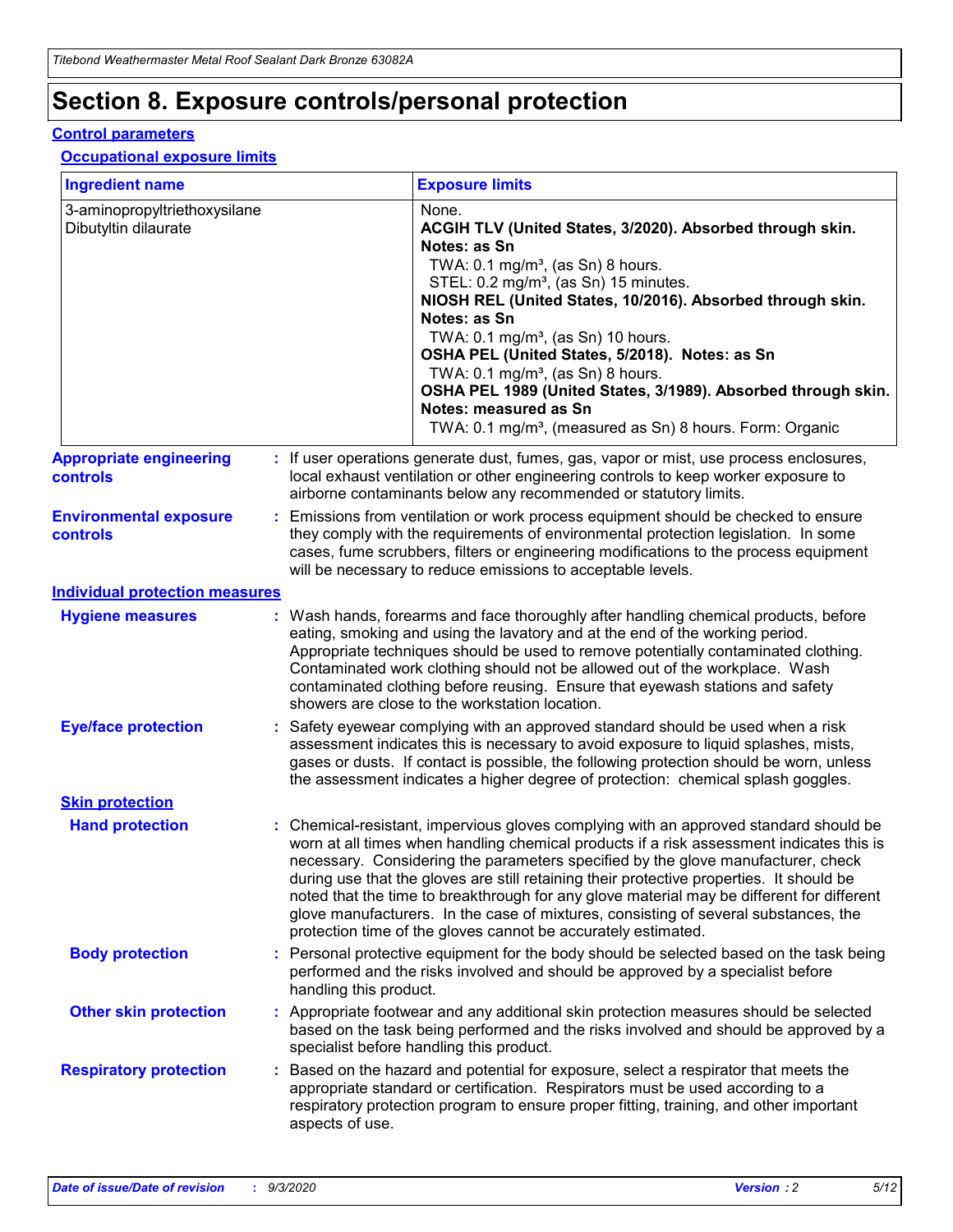### **Section 9. Physical and chemical properties**

#### **Appearance**

| <b>Physical state</b>                             | : Liquid. [Paste.]                                              |
|---------------------------------------------------|-----------------------------------------------------------------|
| <b>Color</b>                                      | Yellowish-brown.                                                |
| Odor                                              | : Characteristic.                                               |
| <b>Odor threshold</b>                             | : Not available.                                                |
| рH                                                | : Not applicable.                                               |
| <b>Melting point</b>                              | : Not available.                                                |
| <b>Boiling point</b>                              | >200°C (>392°F)                                                 |
| <b>Flash point</b>                                | : Closed cup: >200°C (>392°F) [Setaflash.]                      |
| <b>Evaporation rate</b>                           | $:$ >1 (butyl acetate = 1)                                      |
| <b>Flammability (solid, gas)</b>                  | : Not available.                                                |
| Lower and upper explosive<br>(flammable) limits   | : Not available.                                                |
| <b>VOC (less water, less</b><br>exempt solvents)  | $: 0$ g/l                                                       |
| <b>Volatility</b>                                 | $: 0\%$ (w/w)                                                   |
| <b>Vapor density</b>                              | : Not available.                                                |
| <b>Relative density</b>                           | $\frac{1}{2}$ $\frac{1}{432}$                                   |
| <b>Solubility</b>                                 | Insoluble in the following materials: cold water and hot water. |
| <b>Solubility in water</b>                        | : Not available.                                                |
| <b>Partition coefficient: n-</b><br>octanol/water | $:$ Not available.                                              |
| <b>Auto-ignition temperature</b>                  | : Not available.                                                |
| <b>Decomposition temperature</b>                  | : Not available.                                                |
| <b>Viscosity</b>                                  | : Not available.                                                |

### **Section 10. Stability and reactivity**

| <b>Reactivity</b>                            |    | : No specific test data related to reactivity available for this product or its ingredients.            |
|----------------------------------------------|----|---------------------------------------------------------------------------------------------------------|
| <b>Chemical stability</b>                    |    | : The product is stable.                                                                                |
| <b>Possibility of hazardous</b><br>reactions |    | : Under normal conditions of storage and use, hazardous reactions will not occur.                       |
| <b>Conditions to avoid</b>                   |    | : No specific data.                                                                                     |
| <b>Incompatible materials</b>                |    | : No specific data.                                                                                     |
| <b>Hazardous decomposition</b><br>products   | ÷. | Under normal conditions of storage and use, hazardous decomposition products should<br>not be produced. |

## **Section 11. Toxicological information**

#### **Information on toxicological effects**

#### **Acute toxicity**

| <b>Product/ingredient name</b> | <b>Result</b>           | <b>Species</b> | <b>Dose</b>                | <b>Exposure</b> |
|--------------------------------|-------------------------|----------------|----------------------------|-----------------|
| 3-aminopropyltriethoxysilane   | <b>ILD50 Dermal</b>     | Rabbit         | 4.29 g/kg                  |                 |
| Dibutyltin dilaurate           | ILD50 Oral<br>LD50 Oral | Rat<br>Rat     | $1.57$ g/kg<br>175 $mg/kg$ |                 |
|                                |                         |                |                            |                 |

**Irritation/Corrosion**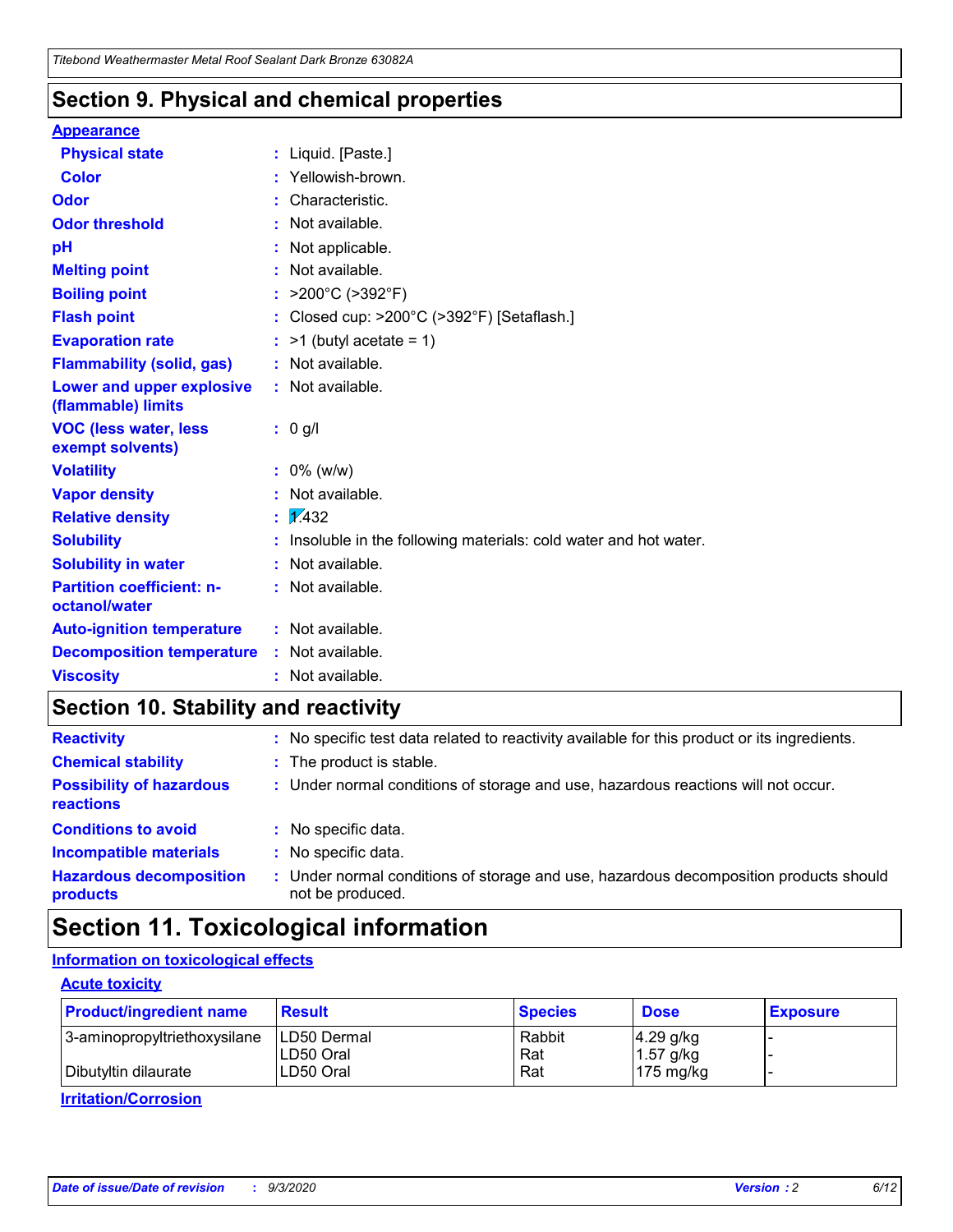# **Section 11. Toxicological information**

| <b>Product/ingredient name</b> | <b>Result</b>            | <b>Species</b> | <b>Score</b> | <b>Exposure</b>    | <b>Observation</b> |
|--------------------------------|--------------------------|----------------|--------------|--------------------|--------------------|
| 3-aminopropyltriethoxysilane   | Eyes - Mild irritant     | Rabbit         |              | $100$ mg           |                    |
|                                | Eyes - Severe irritant   | Rabbit         |              | 24 hours 750       |                    |
|                                |                          |                |              | ug                 |                    |
|                                | Skin - Severe irritant   | Rabbit         |              | 24 hours 5         | -                  |
| Dibutyltin dilaurate           | Eyes - Moderate irritant | Rabbit         |              | mg<br>24 hours 100 |                    |
|                                |                          |                |              | mg                 |                    |
|                                | Skin - Severe irritant   | Rabbit         |              | 500 mg             | -                  |

#### **Sensitization**

Not available.

#### **Mutagenicity**

Not available.

#### **Carcinogenicity**

Not available.

#### **Reproductive toxicity**

Not available.

#### **Teratogenicity**

Not available.

#### **Specific target organ toxicity (single exposure)**

Not available.

#### **Specific target organ toxicity (repeated exposure)**

| <b>Name</b>                                                                  |                                                                                                                             | <b>Category</b>                                     | <b>Route of</b><br>exposure | <b>Target organs</b> |  |  |
|------------------------------------------------------------------------------|-----------------------------------------------------------------------------------------------------------------------------|-----------------------------------------------------|-----------------------------|----------------------|--|--|
| Dibutyltin dilaurate                                                         |                                                                                                                             | Category 1                                          |                             | respiratory system   |  |  |
| <b>Aspiration hazard</b><br>Not available.                                   |                                                                                                                             |                                                     |                             |                      |  |  |
| <b>Information on the likely</b><br>routes of exposure                       | : Not available.                                                                                                            |                                                     |                             |                      |  |  |
| <b>Potential acute health effects</b>                                        |                                                                                                                             |                                                     |                             |                      |  |  |
| <b>Eye contact</b>                                                           | : May cause eye irritation.                                                                                                 |                                                     |                             |                      |  |  |
| <b>Inhalation</b>                                                            |                                                                                                                             | : No known significant effects or critical hazards. |                             |                      |  |  |
| <b>Skin contact</b>                                                          |                                                                                                                             | : May cause skin irritation.                        |                             |                      |  |  |
| <b>Ingestion</b>                                                             |                                                                                                                             | : No known significant effects or critical hazards. |                             |                      |  |  |
| Symptoms related to the physical, chemical and toxicological characteristics |                                                                                                                             |                                                     |                             |                      |  |  |
| <b>Eye contact</b>                                                           | : Adverse symptoms may include the following:<br>irritation<br>watering<br>redness                                          |                                                     |                             |                      |  |  |
| <b>Inhalation</b>                                                            | : Adverse symptoms may include the following:<br>reduced fetal weight<br>increase in fetal deaths<br>skeletal malformations |                                                     |                             |                      |  |  |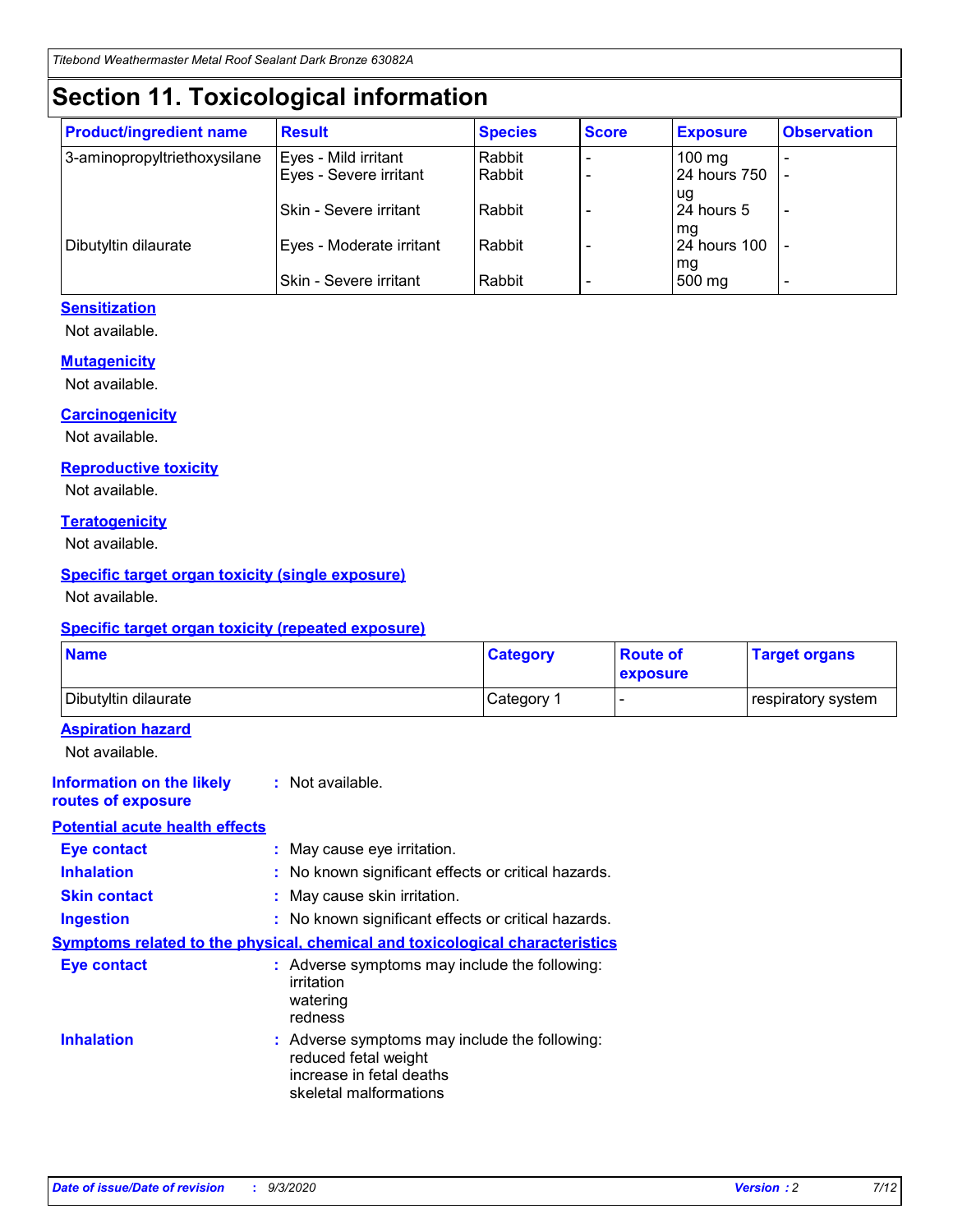*Titebond Weathermaster Metal Roof Sealant Dark Bronze 63082A*

# **Section 11. Toxicological information**

| <b>Skin contact</b>                     | : Adverse symptoms may include the following:                                                          |
|-----------------------------------------|--------------------------------------------------------------------------------------------------------|
|                                         | irritation                                                                                             |
|                                         | redness                                                                                                |
|                                         | reduced fetal weight                                                                                   |
|                                         | increase in fetal deaths                                                                               |
|                                         | skeletal malformations                                                                                 |
| <b>Ingestion</b>                        | : Adverse symptoms may include the following:                                                          |
|                                         | reduced fetal weight<br>increase in fetal deaths                                                       |
|                                         | skeletal malformations                                                                                 |
|                                         | Delayed and immediate effects and also chronic effects from short and long term exposure               |
| <b>Short term exposure</b>              |                                                                                                        |
| <b>Potential immediate</b>              | : Not available.                                                                                       |
| effects                                 |                                                                                                        |
| <b>Potential delayed effects</b>        | : Not available.                                                                                       |
| <b>Long term exposure</b>               |                                                                                                        |
| <b>Potential immediate</b>              | : Not available.                                                                                       |
| effects                                 |                                                                                                        |
| <b>Potential delayed effects</b>        | : Not available.                                                                                       |
| <b>Potential chronic health effects</b> |                                                                                                        |
| Not available.                          |                                                                                                        |
| <b>General</b>                          | Once sensitized, a severe allergic reaction may occur when subsequently exposed to<br>very low levels. |
| <b>Carcinogenicity</b>                  | No known significant effects or critical hazards.                                                      |
| <b>Mutagenicity</b>                     | : No known significant effects or critical hazards.                                                    |
| <b>Teratogenicity</b>                   | May damage the unborn child.                                                                           |
| <b>Developmental effects</b>            | : No known significant effects or critical hazards.                                                    |
| <b>Fertility effects</b>                | : May damage fertility.                                                                                |
| <b>Numerical measures of toxicity</b>   |                                                                                                        |
| <b>Acute toxicity estimates</b>         |                                                                                                        |
| Not ovoilable                           |                                                                                                        |

Not available.

# **Section 12. Ecological information**

#### **Toxicity**

| <b>Product/ingredient name</b> | <b>Result</b>                                       | <b>Species</b>               | <b>Exposure</b>       |
|--------------------------------|-----------------------------------------------------|------------------------------|-----------------------|
| Dibutyltin dilaurate           | $ CC50>3$ mg/l<br>Chronic EC10 > 2 mg/l Fresh water | Algae<br>Algae - Desmodesmus | 72 hours<br>196 hours |
|                                |                                                     | <b>I</b> subspicatus         |                       |

#### **Persistence and degradability**

| <b>Product/ingredient name</b> | <b>Test</b>                                                                    | <b>Result</b>  |                   | <b>Dose</b> | <b>Inoculum</b>         |
|--------------------------------|--------------------------------------------------------------------------------|----------------|-------------------|-------------|-------------------------|
| Dibutyltin dilaurate           | OECD 301F<br>Ready<br>Biodegradability -<br>Manometric<br>Respirometry<br>Test | 23 % - 28 days |                   |             |                         |
| <b>Product/ingredient name</b> | <b>Aquatic half-life</b>                                                       |                | <b>Photolysis</b> |             | <b>Biodegradability</b> |
| Dibutyltin dilaurate           |                                                                                |                |                   |             | <b>Inherent</b>         |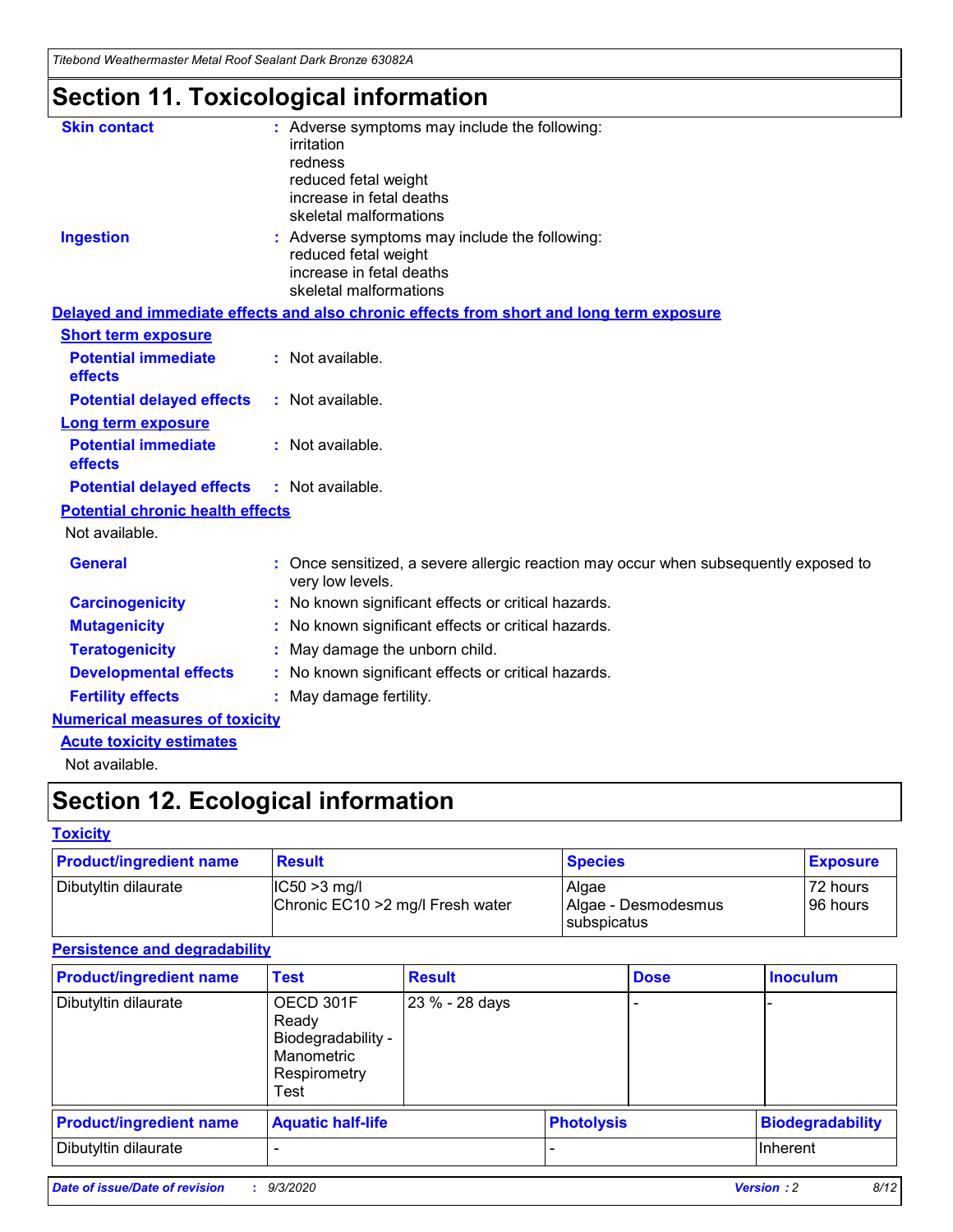# **Section 12. Ecological information**

#### **Bioaccumulative potential**

| <b>Product/ingredient name</b> | $LoaPow$ | <b>BCF</b> | <b>Potential</b> |
|--------------------------------|----------|------------|------------------|
| 3-aminopropyltriethoxysilane   | 1.7      | 3.4        | low              |
| Dibutyltin dilaurate           | 4.44     | 2.91       | low              |

#### **Mobility in soil**

| <b>INIUDIIILY III SUIL</b>                              |                                                     |
|---------------------------------------------------------|-----------------------------------------------------|
| <b>Soil/water partition</b><br><b>coefficient (Koc)</b> | : Not available.                                    |
| <b>Other adverse effects</b>                            | : No known significant effects or critical hazards. |

### **Section 13. Disposal considerations**

**Disposal methods :**

The generation of waste should be avoided or minimized wherever possible. Disposal of this product, solutions and any by-products should at all times comply with the requirements of environmental protection and waste disposal legislation and any regional local authority requirements. Dispose of surplus and non-recyclable products via a licensed waste disposal contractor. Waste should not be disposed of untreated to the sewer unless fully compliant with the requirements of all authorities with jurisdiction. Waste packaging should be recycled. Incineration or landfill should only be considered when recycling is not feasible. This material and its container must be disposed of in a safe way. Care should be taken when handling emptied containers that have not been cleaned or rinsed out. Empty containers or liners may retain some product residues. Avoid dispersal of spilled material and runoff and contact with soil, waterways, drains and sewers.

### **Section 14. Transport information**

|                                      | <b>DOT</b><br><b>Classification</b> | <b>TDG</b><br><b>Classification</b> | <b>Mexico</b><br><b>Classification</b> | <b>ADR/RID</b>           | <b>IMDG</b>              | <b>IATA</b>    |
|--------------------------------------|-------------------------------------|-------------------------------------|----------------------------------------|--------------------------|--------------------------|----------------|
| <b>UN number</b>                     | Not regulated.                      | Not regulated.                      | Not regulated.                         | Not regulated.           | Not regulated.           | Not regulated. |
| <b>UN proper</b><br>shipping name    | $\blacksquare$                      |                                     |                                        |                          |                          |                |
| <b>Transport</b><br>hazard class(es) | $\overline{\phantom{a}}$            | $\overline{\phantom{a}}$            | $\overline{\phantom{a}}$               | $\overline{\phantom{a}}$ | $\overline{\phantom{a}}$ | $\blacksquare$ |
| <b>Packing group</b>                 | $\overline{\phantom{a}}$            | -                                   |                                        |                          |                          |                |
| <b>Environmental</b><br>hazards      | No.                                 | No.                                 | No.                                    | No.                      | No.                      | No.            |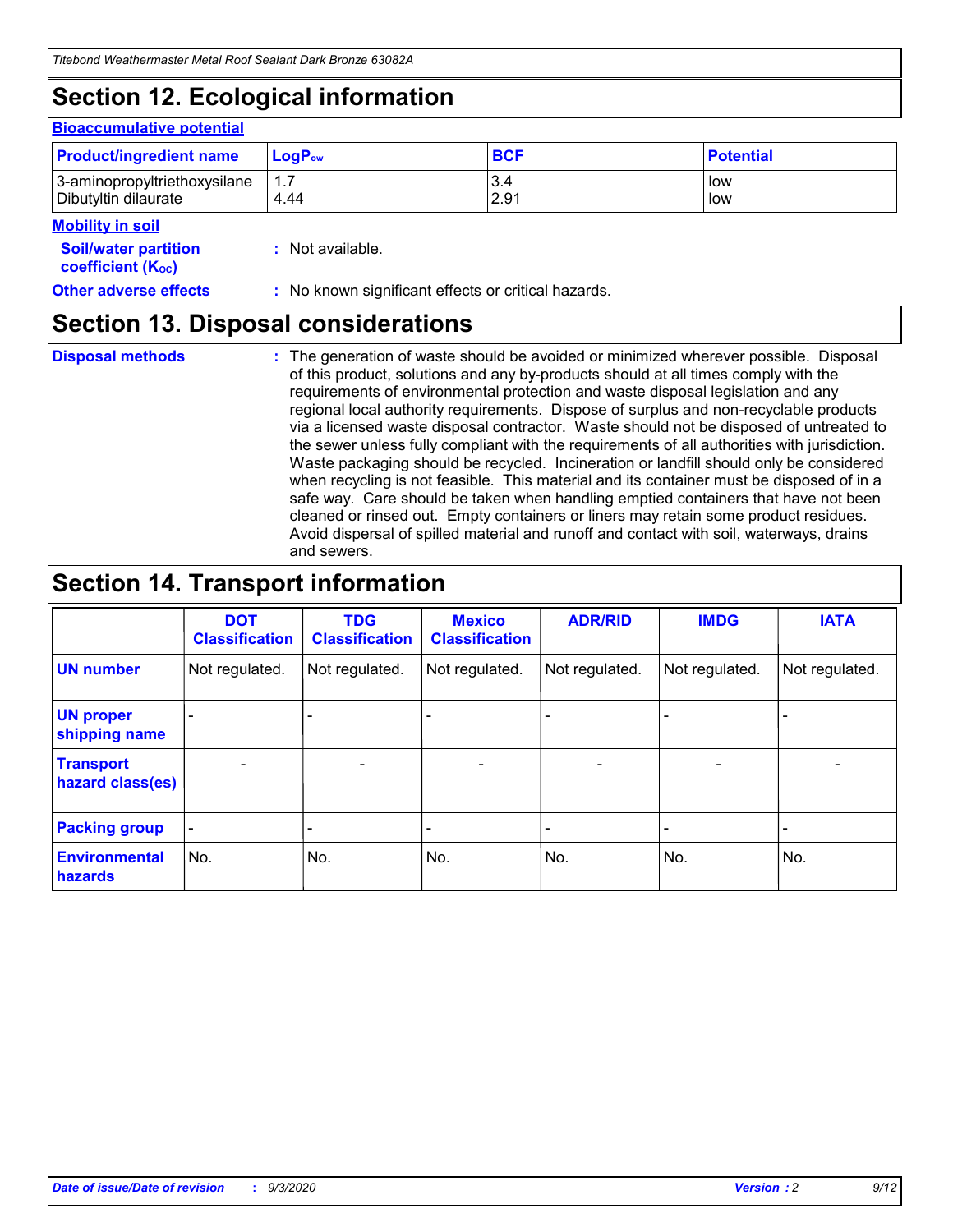### **Section 15. Regulatory information**

#### **U.S. Federal regulations**

#### **SARA 302/304**

#### **Composition/information on ingredients**

No products were found.

| SARA 304 RQ | : Not applicable. |
|-------------|-------------------|
|             |                   |

#### **SARA 311/312**

**Classification :** EYE IRRITATION - Category 2B SKIN SENSITIZATION - Category 1 TOXIC TO REPRODUCTION - Category 1B HNOC - Product generates methanol during cure.

#### **Composition/information on ingredients**

| <b>Name</b>                  | $\frac{9}{6}$ | <b>Classification</b>                                                                                                                                                                                                                                                                                      |
|------------------------------|---------------|------------------------------------------------------------------------------------------------------------------------------------------------------------------------------------------------------------------------------------------------------------------------------------------------------------|
| 3-aminopropyltriethoxysilane | $\leq$ 3      | <b>FLAMMABLE LIQUIDS - Category 4</b><br><b>ACUTE TOXICITY (oral) - Category 4</b><br><b>SKIN IRRITATION - Category 2</b><br>EYE IRRITATION - Category 2A                                                                                                                                                  |
| Dibutyltin dilaurate         | ≤0.3          | <b>ACUTE TOXICITY (oral) - Category 3</b><br>SKIN CORROSION - Category 1C<br>SERIOUS EYE DAMAGE - Category 1<br>SKIN SENSITIZATION - Category 1<br><b>GERM CELL MUTAGENICITY - Category 2</b><br>TOXIC TO REPRODUCTION - Category 1B<br>SPECIFIC TARGET ORGAN TOXICITY (REPEATED<br>EXPOSURE) - Category 1 |

#### **State regulations**

**Massachusetts :**

: None of the components are listed.

**New York :** None of the components are listed. **New Jersey :** None of the components are listed.

**Pennsylvania :** None of the components are listed.

#### **California Prop. 65**

WARNING: This product can expose you to methanol, which is known to the State of California to cause birth defects or other reproductive harm. For more information go to www.P65Warnings.ca.gov.

| Ingredient name | No significant risk<br>level | <b>Maximum</b><br>acceptable dosage<br><b>level</b> |
|-----------------|------------------------------|-----------------------------------------------------|
| methanol        |                              | Yes.                                                |

#### **International regulations**

**Chemical Weapon Convention List Schedules I, II & III Chemicals** Not listed.

#### **Montreal Protocol**

Not listed.

**Stockholm Convention on Persistent Organic Pollutants**

Not listed.

#### **UNECE Aarhus Protocol on POPs and Heavy Metals** Not listed.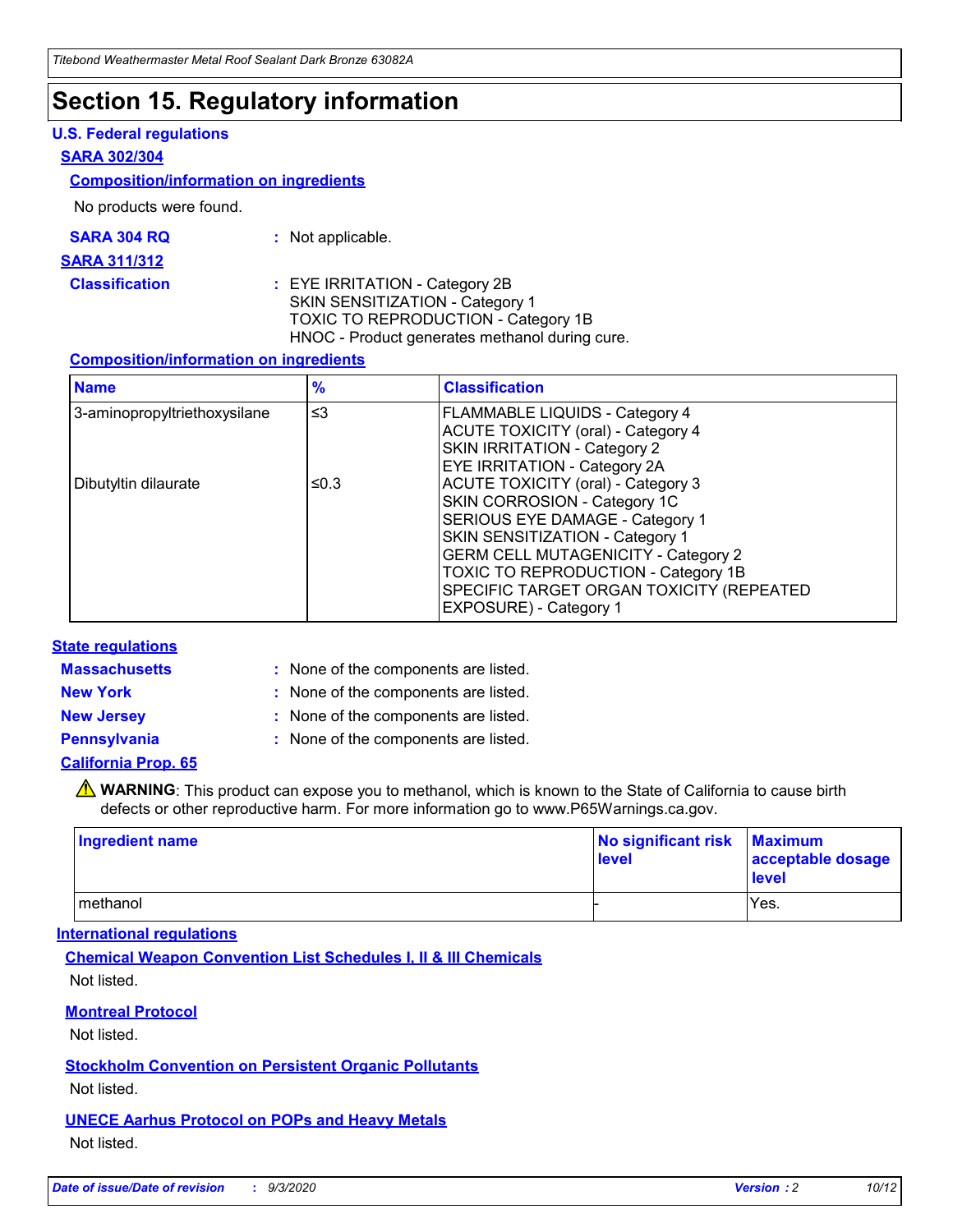# **Section 15. Regulatory information**

#### **Inventory list**

**China :** Not determined.

**United States TSCA 8(b) inventory**

**:** All components are active or exempted.

# **Section 16. Other information**

**Hazardous Material Information System (U.S.A.)**



**Caution: HMIS® ratings are based on a 0-4 rating scale, with 0 representing minimal hazards or risks, and 4 representing significant hazards or risks. Although HMIS® ratings and the associated label are not required on SDSs or products leaving a facility under 29 CFR 1910.1200, the preparer may choose to provide them. HMIS® ratings are to be used with a fully implemented HMIS® program. HMIS® is a registered trademark and service mark of the American Coatings Association, Inc.**

**The customer is responsible for determining the PPE code for this material. For more information on HMIS® Personal Protective Equipment (PPE) codes, consult the HMIS® Implementation Manual.**

**National Fire Protection Association (U.S.A.)**



**Reprinted with permission from NFPA 704-2001, Identification of the Hazards of Materials for Emergency Response Copyright ©1997, National Fire Protection Association, Quincy, MA 02269. This reprinted material is not the complete and official position of the National Fire Protection Association, on the referenced subject which is represented only by the standard in its entirety.**

**Copyright ©2001, National Fire Protection Association, Quincy, MA 02269. This warning system is intended to be interpreted and applied only by properly trained individuals to identify fire, health and reactivity hazards of chemicals. The user is referred to certain limited number of chemicals with recommended classifications in NFPA 49 and NFPA 325, which would be used as a guideline only. Whether the chemicals are classified by NFPA or not, anyone using the 704 systems to classify chemicals does so at their own risk.**

#### **Procedure used to derive the classification**

| <b>Classification</b>                                                                                         | <b>Justification</b>                                  |
|---------------------------------------------------------------------------------------------------------------|-------------------------------------------------------|
| <b>EYE IRRITATION - Category 2B</b><br>SKIN SENSITIZATION - Category 1<br>TOXIC TO REPRODUCTION - Category 1B | Expert judgment<br>Expert judgment<br>Expert judgment |
| <b>History</b>                                                                                                |                                                       |

| .                                 |             |
|-----------------------------------|-------------|
| <b>Date of printing</b>           | : 4/22/2022 |
| Date of issue/Date of<br>revision | : 9/3/2020  |
| Date of previous issue            | : 9/3/2020  |
| <b>Version</b>                    | $\cdot$ 2   |
|                                   |             |